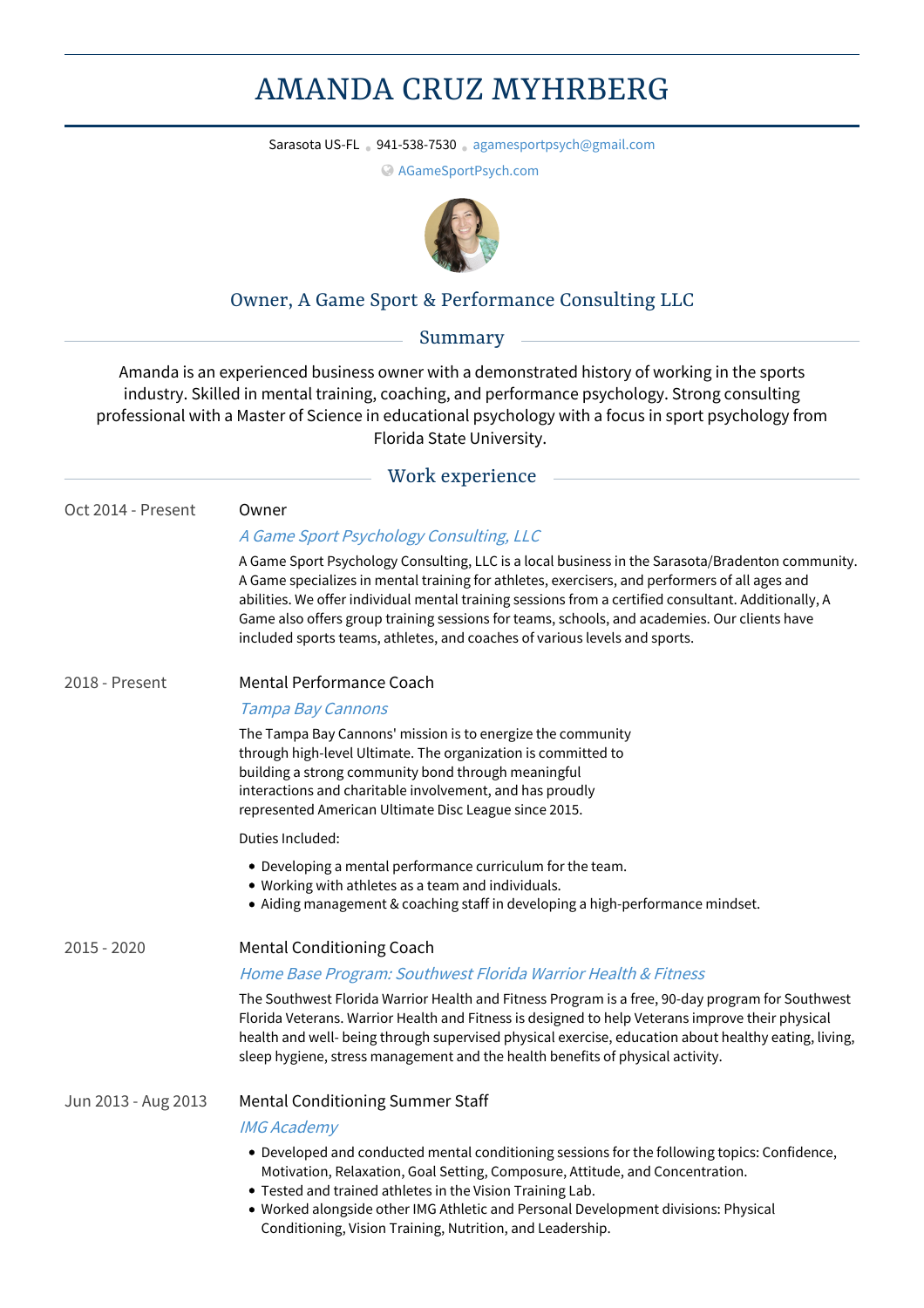|                     | • Conducted video-analysis for athletes.<br>• Data entry for the Ignite 360 program.                                                                                                                                                       |
|---------------------|--------------------------------------------------------------------------------------------------------------------------------------------------------------------------------------------------------------------------------------------|
| Jan 2012 - May 2013 | Teaching Assistant: APK 4400 Sport Psychology                                                                                                                                                                                              |
|                     | Florida State University College of Education                                                                                                                                                                                              |
|                     | • Teaching undergraduate students at Florida State University the theory and practice of sport<br>and exercise psychology.                                                                                                                 |
| Aug 2009 - May 2012 | Graduate Assistant: Laboratory Attendant                                                                                                                                                                                                   |
|                     | Florida State University: Office of Information and Instructional Technologies                                                                                                                                                             |
|                     | • Coordinated resources for the College of Education and use them for instructional and research<br>purposes.                                                                                                                              |
|                     | • Managed coordination of academic and administrative computing, as well as media, distance<br>education and other instructional technology activities.                                                                                    |
| Jun 2010 - Aug 2010 | Mental Conditioning Intern                                                                                                                                                                                                                 |
|                     | <b>IMG Academies</b>                                                                                                                                                                                                                       |
|                     | • Developed and conducted mental conditioning sessions for the following topics: Confidence,<br>Motivation, Relaxation, Goal Setting, Composure, Attitude, and Concentration.<br>• Tested and trained athletes in the Vision Training Lab. |
|                     | • Worked alongside other IMG Performance Institute: Physical Conditioning, Vision Training,<br>Nutrition, and GameOn.<br>• Conducted video-analysis for athletes.<br>• Data entry for the Combine 360 program.                             |
|                     |                                                                                                                                                                                                                                            |

## Research Presentations and Publications

#### Presentations

- Myhrberg, A., Trocchio, R., & Webster, K. Maintaining integrity & professionalism while working with youth sports: Ethical considerations. Association for Applied Sport Psychology Annual Conference, Presented Virtually (October, 2020).
- Myhrberg, A. Getting into the swing: The science of finding the zone. US Rowing Annual Convention, Sarasota, FL. (December, 2017).
- Myhrberg, A., Braun, R., Webster, K., & Boulware, W. Speaking the same language: Communicating effectively with athletes. National Coaching Conference, Washington, D.C. (June, 2014).
- Cruz, A. & Eklund, R.C. The prevalence of body change strategies in male weight class and non-weight class athletes. Association for Applied Sport Psychology Annual Conference, Honolulu, HI (September 2011).
- Cruz, A. & Boulware, W. Battle to Bond: Teambuilding and Communication Workshop. Workshop presented at the No Brain, No Gain: Performance Psychology Education and Workshops, Pensacola, FL (April, 2011).
- Cruz, A. & Gershgoren, L. Everything I Know I Learned at the Movies: Using Video Clips to Teach Mental Skills to Athletes. Workshop presented at the Southeast Regional Sport Psychology Conference, Tallahassee, FL (April, 2011).
- Gershgoren, L., Cruz, A., Basevitch, I., & Tran, K. Making a Long Story Short: Using Anecdotal Stories to Facilitate Mental Skills. Workshop presented at the Southeast Regional Sport Psychology Conference, Tallahassee, FL (April 2011).
- Ko, C., Wade, B., & Cruz, A. Separating off-field distractions: Challenges of becoming a unified team for a college softball team. Poster presented at the 24th Association for Applied Sport Psychology Conference, Salt Lake City, UT (September, 2009).
- Ferguson, C.J., Rueda, S.M., & Cruz, A.M. What's love got to do with it? Elements of family violence that influence perceptions of parental affection and violent crime in a predominately Hispanic population. Paper presented at the 17th Rio Bravo Association conference, Laredo, TX, (May, 2006).

#### Publications

- Myhrberg, A. & Taylor, J. (2019). Team Communication. In J. Taylor (Ed.), Comprehensive Applied Sport Psychology. London, UK: Routledge
- Braun, R., Myhrberg, A., Thompson, M., & Yambor, J. (2016). The Provision ofOptimal Performance Training for a United States Swimming Club Team Utilizing Supervision and Peer Mentoring, In J.G. Cremades & L.S. Tashman (Eds). Global Practices and Training in Applied, Sport, Exercise, and Performance Psychology: A Case Study Approach. Psychology Press.
- Cruz, A. M. (2010). The Relationship Between Self-Presentation, Body Image Satisfaction, and Body Change Strategies in Weight Class and Non-Weight Class Male Athletes. Retrieved from [http://purl.flvc.org/fsu/fd/FSU\\_migr\\_etd-2962](http://purl.flvc.org/fsu/fd/FSU_migr_etd-2962)
- Ferguson, C.J., Cruz, A., Martinez, D., Rueda, S., & Ferguson, D. (2010). Violence and sex as advertising strategies in television commercials. European Psychologist, 15(4), 304-311.
- Ferguson, C.J., Cruz, A.M., & Rueda, S.M. (2008). Gender, video game playing habits and visual memory tasks. Sex Roles: A